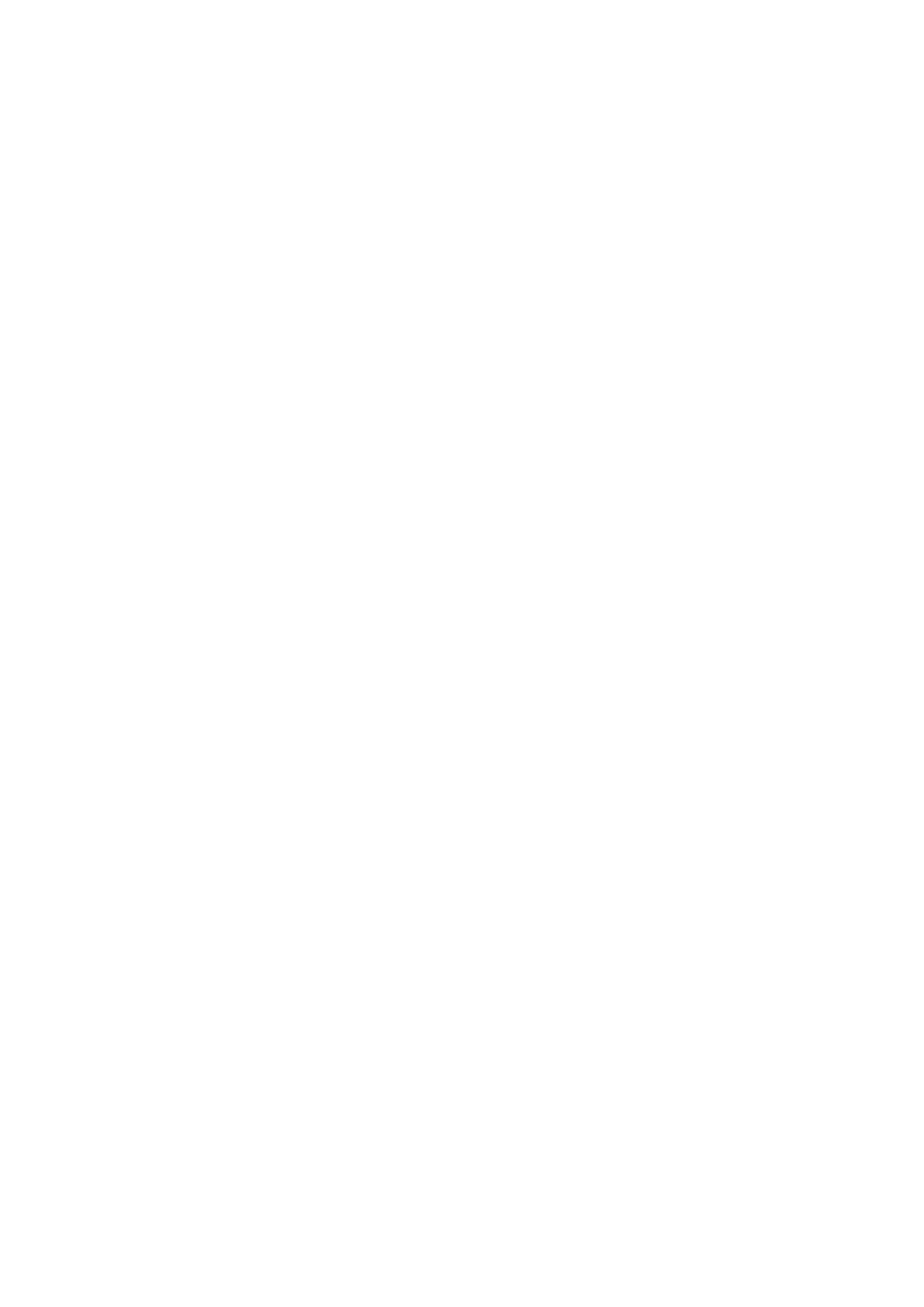ISSN: 978-602-6258-14-4

# **Introducing Animals for Young Learners At "AHE" Course**

**Puji Handayani<sup>1</sup> , Victa Sari Dwi Kurniati<sup>2</sup>** Universitas Sarjanawiyata Tamansiswa1&2, Indonesia1&2

> [handayanipuji20@gmail.com](mailto:handayanipuji20@gmail.com) [victasari@ustjogja.ac.id](mailto:victasari@ustjogja.ac.id)

| <b>Article Info</b>                                                       | Abstract                                                                                                                                                                                                                                                                                                                                                                                                                                                                                                                                                                                                                        |  |  |  |  |  |
|---------------------------------------------------------------------------|---------------------------------------------------------------------------------------------------------------------------------------------------------------------------------------------------------------------------------------------------------------------------------------------------------------------------------------------------------------------------------------------------------------------------------------------------------------------------------------------------------------------------------------------------------------------------------------------------------------------------------|--|--|--|--|--|
| <b>Article History</b>                                                    | This research is a research on Introducing Animals For Young Learners At                                                                                                                                                                                                                                                                                                                                                                                                                                                                                                                                                        |  |  |  |  |  |
| Received:<br>3 August 2021                                                | "AHE" Course. The aims of this study are: 1) To describe the vocabulary<br>teaching technique and procedure applied in introducing animal for young<br>learners at "AHE" private course 2) To describe the students' vocabulary                                                                                                                                                                                                                                                                                                                                                                                                 |  |  |  |  |  |
| Accepted:<br>3 August 2021                                                | acquisition on animal names introduced. The method used in this research is a<br>qualitative method with a case study approach. Six active students<br>participating in "AHE" Course became the subjects of this study. The data<br>taken in this study were in the form of data on English vocabulary skills with<br>learning methods applied by PPP and ESA methods taken through observation                                                                                                                                                                                                                                 |  |  |  |  |  |
| <b>Keywords</b>                                                           |                                                                                                                                                                                                                                                                                                                                                                                                                                                                                                                                                                                                                                 |  |  |  |  |  |
| Vocabulary<br><b>Magnetic Picture</b><br>Media<br><b>English learning</b> | and documentation. The results of this study indicate that in introducing<br>animals, "AHE" uses PPP and ESA teaching and learning procedures at each<br>stage in both procedures. So in introducing English vocabulary using image<br>media, it can have an influence on the English learning process at "AHE"<br>which previously students did not know at all and after using image media<br>students could name animals well. The results are FPP 6 utterances (10%),<br>OAR 13 utterances (21.7%), RA 21 utterances (35%), ZMZ 11 utterances<br>$(18.33\%)$ , RAH 7 utterances $(11.7\%)$ , and AKK 1 utterances $(1.7\%)$ |  |  |  |  |  |
|                                                                           | Keywords: Vocabulary; Magnetic Picture Media; English learning                                                                                                                                                                                                                                                                                                                                                                                                                                                                                                                                                                  |  |  |  |  |  |

# **Introduction**

Along with the times, foreign language learning is no longer elitist. Everyone can easily learn it. Even English has been introduced to children from an early age. This can be proven by the existence of play groups or Kindergartens that have provided English lessons to their students. In fact, many courses offer private English tutoring services from an early age.

Children can learn English formally at school or informally in course places. But in obtaining informal learning through English courses, the problem that often occurs is the high cost of enrolling children in English courses. So, sometimes parents are still hesitant in registering their children for the course because of the cost problem.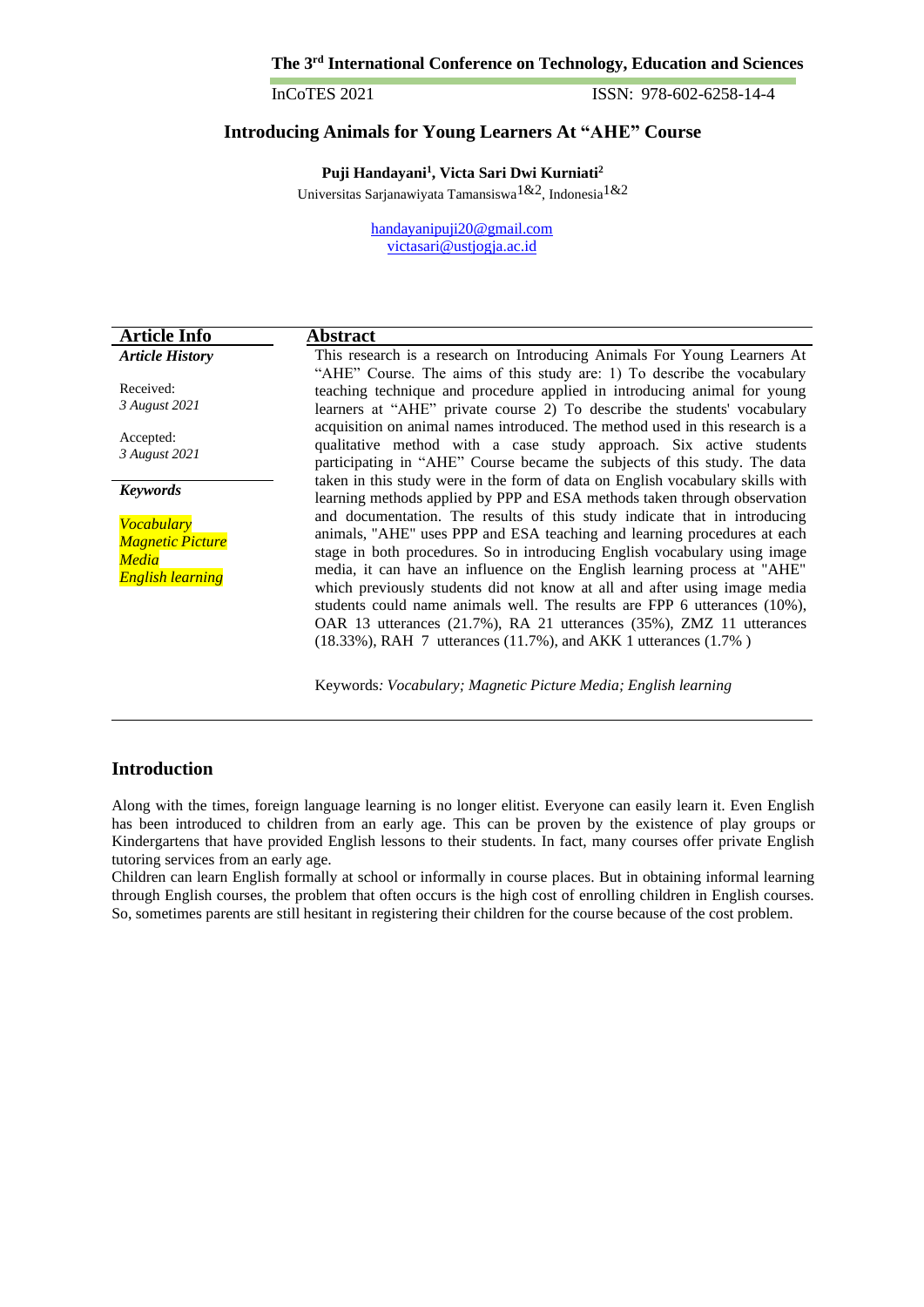As in early childhood, learning English is only limited to the introduction of basic words. Such as letters of the English alphabet, numbers, various fruits, various animals, various colors, or short greetings. Because early childhood is still in the world of introduction

The method that was born together with this communicative approach is often used in foreign language teaching. This method is intended to equip the learner with communicative skills to provide independence while focusing teaching on them. However, for children who do not understand English at all, the introduction of vocabulary is still an option. English is introduced to children as early as possible because learning requires a process that must be done gradually. The purpose of introducing English is the children can understand how to speak properly and correctly, dare to express their ideas or opinions, and can communicate with their environment. Media is something that can transmit messages and stimulate the thoughts, feelings and will of students so it can encourage the learning process in them. The use of creative media will allow students to learn better and can improve their performance in accordance with the goals that are to be achieved.

The use of picture media is still very relevant. It can be used anywhere, not necessarily in formal schools, but it can also be used in informal schools. In the use of picture media, the modification is by adding a magnet behind the picture. In this case, it will provide a variety of media. In addition, giving magnets to picture media can also have a positive impact on children because they become more enthusiastic about learning. Picture media with magnets is a combination to attract the students' attention. Therefore, students become interested and follow this English learning process well. For this reason, researchers are interested in conducting research related to the use of picture media in the learning process.

At this time due to the pandemic, many schools are closed or conducting online learning. However, online learning for English for young learners becomes very difficult for students who have never known English at all. Therefore, the authors chose the "AHE" course located in Klewonan, Rt 22/Rw 09, Triharjo, Wates, Kulon Progo as a place for research.

In this research, researcher chose "AHE" as the place of research because "AHE" is an informal educational institution that still organizes offline classes even though it is limited by the number of students in one class. In this study, researchers are interested in knowing how "AHE" uses picture media to introduce English to children. In addition, the researcher also wanted to know how to master the vocabulary material introduced to students. This course actually teaches students how to read, but there is an additional material for children, namely fun English. However, children still have difficulty when the material is given, especially in pronouncing and distinguishing the names of objects or animals that are around them. So, this research is expected to find out how students are introduced to English using picture media. Therefore, researcher conducted a research entitled "Introducing Animals For Young Learners At "AHE" Course".

### **Method**

The present study applied a case study. A case study is a qualitative study approach that studies an individual, group, or important example of formulating interpretations for a particular case or to provide useful generalizations. (Fraenkel and Wallen 2009). The data collection of the research was conducted on 1 March 2021 and 5 March 2021 at AHe private course located at Klewonan, RT 22/RW 09, Triharjo, Wates, Kulon Progo. The participants were students of AHe private course consisting of 6 students.

Collect the data the researcher used observation method and document. Observation is a technique used to obtain data by making direct observations on a research object. In this study, using the observation method, which is done by making direct observations of the phenomenon to be studied. In observing or focusing attention on the object used in this study to see the conditions of learning in the "AHE" course in introducing animal names in English using picture media. The documents used were Magnetic animal pictures which were used during the learning process.T his magnetic animal picture was an important tool in the learning process. Furthermore, the document used was a lesson plan with the theme of animals. The lesson plan used in the present study was attached in the appendix.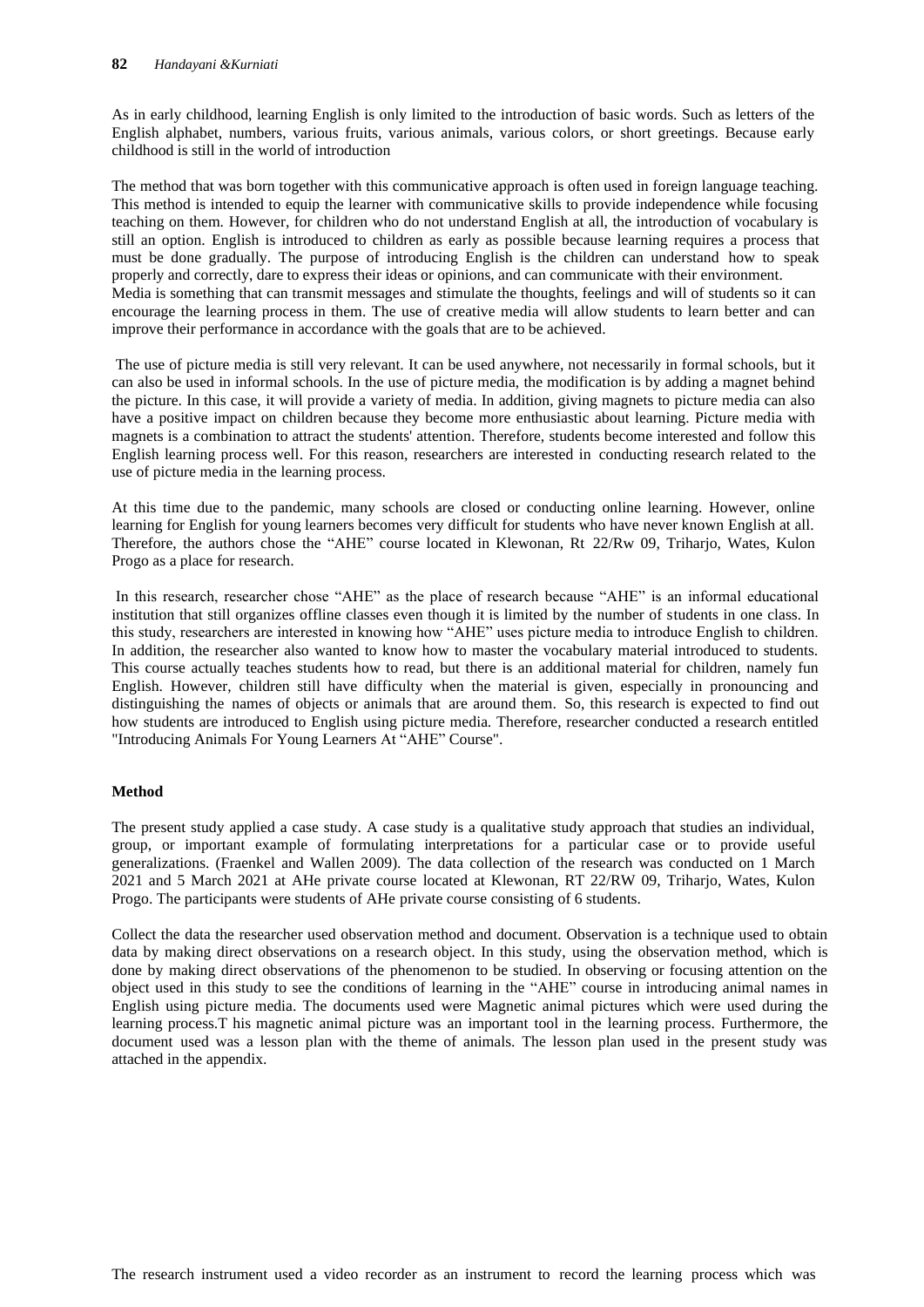# **Results and Discussion**

The observation was conducted from March 1, 2021 until March 5, 2021 at AHe private course. Meeting 1 was held at "AHE" Triharjo Course in Klewonan, RT 22 / RW 09, Triharjo, Wates, Kulon Progo. On March 1, 2021 starting at 11.45 WIB until 12. 30 WIB. In this meeting, there were four participants involved namely OAR, RA, RAH, and ZMZ. In this 1<sup>st</sup> meeting, the topic of learning was the introduction of animal names in English. Those were "chicken", "goat", "rabbit", "cow", "cat" and "dog". The following is a teaching procedure and techniques carried out at the first meeting.

On the first meeting, the presentation was used by the teacher to introduce animal vocabulary to young learners. In this stage, researcher uses teaching techniques using picture media. The word "rabbit" was presented by the teacher using picture. Here is the example

| 70 | $RAH = Kelinei$                                                         |
|----|-------------------------------------------------------------------------|
| 80 | $PH = In$ English rabbit rabbit rabbit (sambil memegang gambar kelinci) |

(*taken from Appendix 1 Video 1 Line 79-80*)

The example above was the process when the teacher presented the "rabbit" vocabulary to the students where the teacher initially gave an example by showing a picture of the rabbit accompanied by pronunciation of the word Rabbit and the students imitating it in turn. The picture is shown below.



The picture of the "rabbit" as above was in color, the shape of the picture of the "rabbit" also seems to depict the real "rabbit". The "rabbit" picture was taken from a collection of animal names in English on the internet, then the picture was printed on paper, then the picture was cut to the size of the "rabbit" picture, then the "rabbit" picture has been cut, then laminated and attached with a magnet. The "rabbit" picture used was also equipped with English and Indonesian writing of the name of the object in the picture with the aim that when students forgot to mention the name of the animal "rabbit". They will remember when the "rabbit" picture was displayed and students could mention it in English.

In conclusion, in the presentation stage, the teacher used the object picture media which is introduced as a support in presenting the object. In this case, the teacher first presented the material at the beginning of the lesson by showing pictures of animals (dog, chicken, rabbit, goat, cow, cat to the students at the same time.

From the observation data, above, it explains that the use of picture media in vocabulary recognition for children is seen at the presentation stage.. In this case, the use of pictures in introducing animal names to children has a significant impact because the crew did not know yet, but with the learning process using pictures, students could follow the lesson well and could know the vocabulary introduced by the teacher. Besides, they were also able to remember the vocabulary that had been given by the teacher through picture media. This research was also supported by previous researchers Sholihah (2018) that pictures could increase students' motivation, attract the students' attention, help students to memorize vocabulary and make the teaching and learning activities more interesting. And than supported by previous researcher from Zaenudin (2014) the use of picture media in the learning process to compose descriptions for experimental group students has resulted in a greater increase in learning outcomes when compared to learning outcomes for control group students. So in this case picture media can have a positive impact in the process of learning English.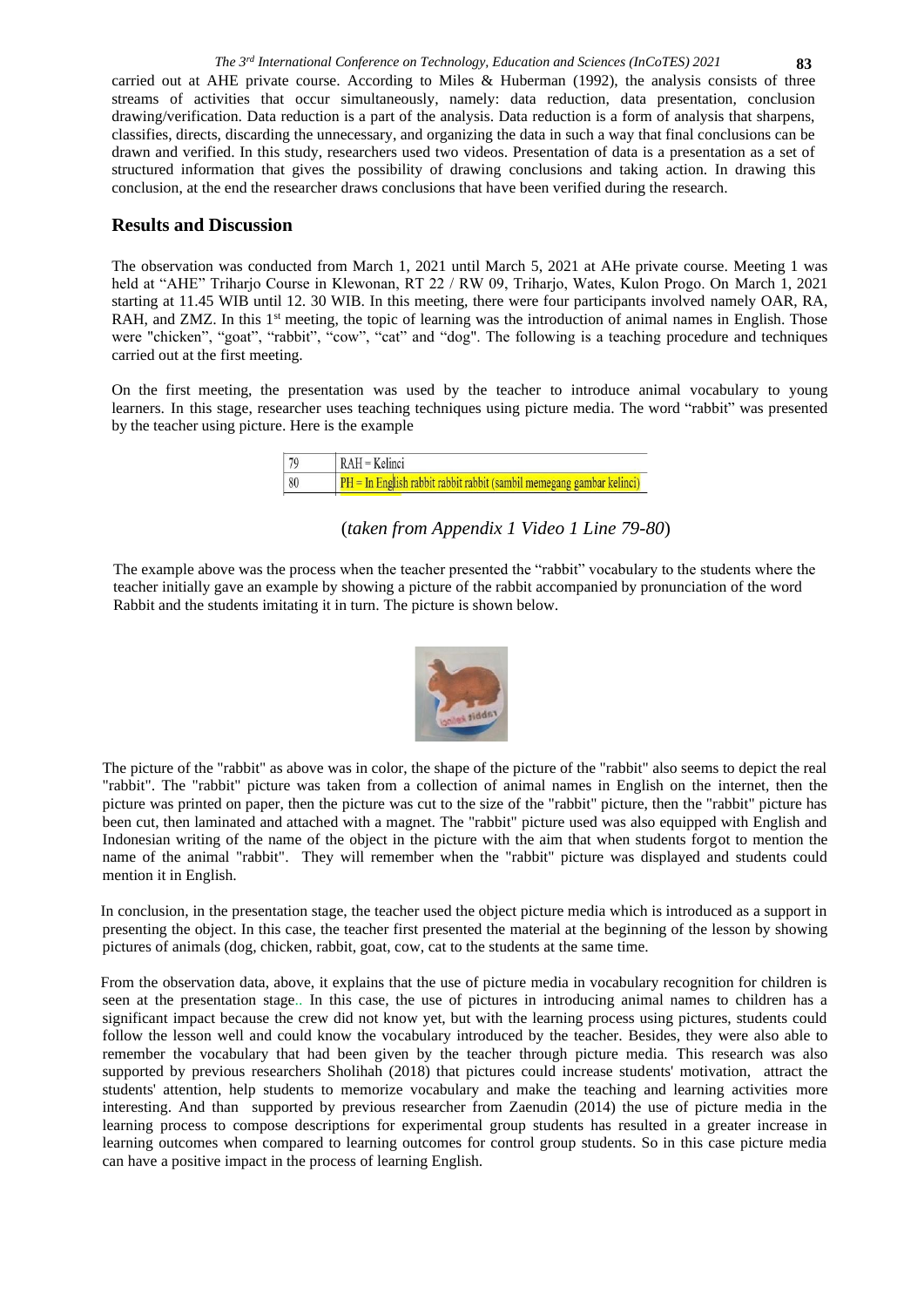#### **84** *Handayani &Kurniati*

In this second stage called practice, the teacher asked students to follow the words of the words introduced namely rabbit, goat, chicken and dog.



(*taken from Appendix 1 Video 1 Line 86-93*)

The example above was an extracted data taken from Appendix 1 video 1 line 86-93 in which the teacher first gave an example of pronouncing the name of the rabbit in English, then the students imitated what the teacher had given in turn. In this case students had many opportunities to practice how to pronounce the word rabbit with the help of the teacher so that students had many opportunities to be able to pronounce the word rabbit with good and correct pronunciation.

At the Practice Stage, it can be concluded that students immediately practice the pronunciation of the vocabulary introduced by the teacher. From several examples of the presentation and practice stages above, it can be seen that the teacher presented the picture followed by the pronunciation of the name of the object that is drawn. Furthermore, students followed the pronunciation that is conveyed by the teacher.

In the teaching technique, the teacher used the Listen and Repeat technique. According to Moeliono (2008: 31) quoted (Rosmawati, 2016) the word that is heard means being able to catch sounds or sounds with ears that are not deaf. While the word listen means to hear something seriously, or listen carefully to hear. In this listening learning process, students listen to what the teacher says. Next is the technique of repeating the addition of vocabulary for students. By doing repetitive exercises, the various abilities possessed by these students will develop. Repetition exercises were also put forward by Thorndike who stated that the formation of experience was due to practice will increase the chances of the correct response. Meanwhile, according to the psychology of conditioning, learning is forming a habit and the stimulus can be in the form of an actual stimulus or an accompanying stimulus (Dimyati and Mudjiono, 2006:46). In this case the teacher will give an example first in introducing animals to students then the teacher pronounces the vocabulary of the animal's name and students imitate repeatedly until it is correct.

| 266 | $PH =$ Bahasa Inggrisnya kambingbahasa Inggrisnya tadi apa? |  |  |  |  |
|-----|-------------------------------------------------------------|--|--|--|--|
| 267 | $RA = Dog$ (sambil angkat tangan)                           |  |  |  |  |
| 268 | $PH =$ Goat Goat                                            |  |  |  |  |
| 269 | $RA = Got$                                                  |  |  |  |  |
| 270 | $OAR = Gedok$                                               |  |  |  |  |
| 271 | $ZMZ = Get$                                                 |  |  |  |  |
| 272 | $PH = G$ oat Goat                                           |  |  |  |  |
| 273 | $OAR = Get get gedok gedok (xx)$                            |  |  |  |  |
| 274 | $ZMZ = Got$ God Goat Goat                                   |  |  |  |  |
|     |                                                             |  |  |  |  |

(Taken from appendix 1 line 266-274)

In the example above, it was a listen and repeat technique in the learning process where the teacher pronounces the new vocabulary introduced, then the students followed the pronunciation. In this technique, the teacher said something and the students just listen. Then the teacher said again and students were asked to repeat what the teacher said (Suyanto, 2007) With students listening first, students will better understand and know the correct pronunciation because they used to listening to the vocabulary spoken by the teacher, so that when students repeated the vocabulary spoken by the teacher, the pronunciation was correct. Like the example above, it was a practice of repeat and listen in the learning process

.Listen and repeat is very important in the English learning process, because by familiarizing students to hear and then repeating vocabulary will make children learn more actively by listening and repeating students will know the correct pronunciation of vocabulary in English because they are used to listening to the vocabulary spoken by the teacher. this will make students more confident to speak in English. Listening and repeating will help students reduce errors in pronunciation, because writing and pronunciation in English are different. Learning will also be more meaningful or memorable if students do it.

On the last teaching stage, the Production Stage, students were not able to make a complete sentence using vocabularies introduced. However, some students were able to mention several vocabularies that were introduced when the teacher asked. The following is the data from utterances at the first meeting.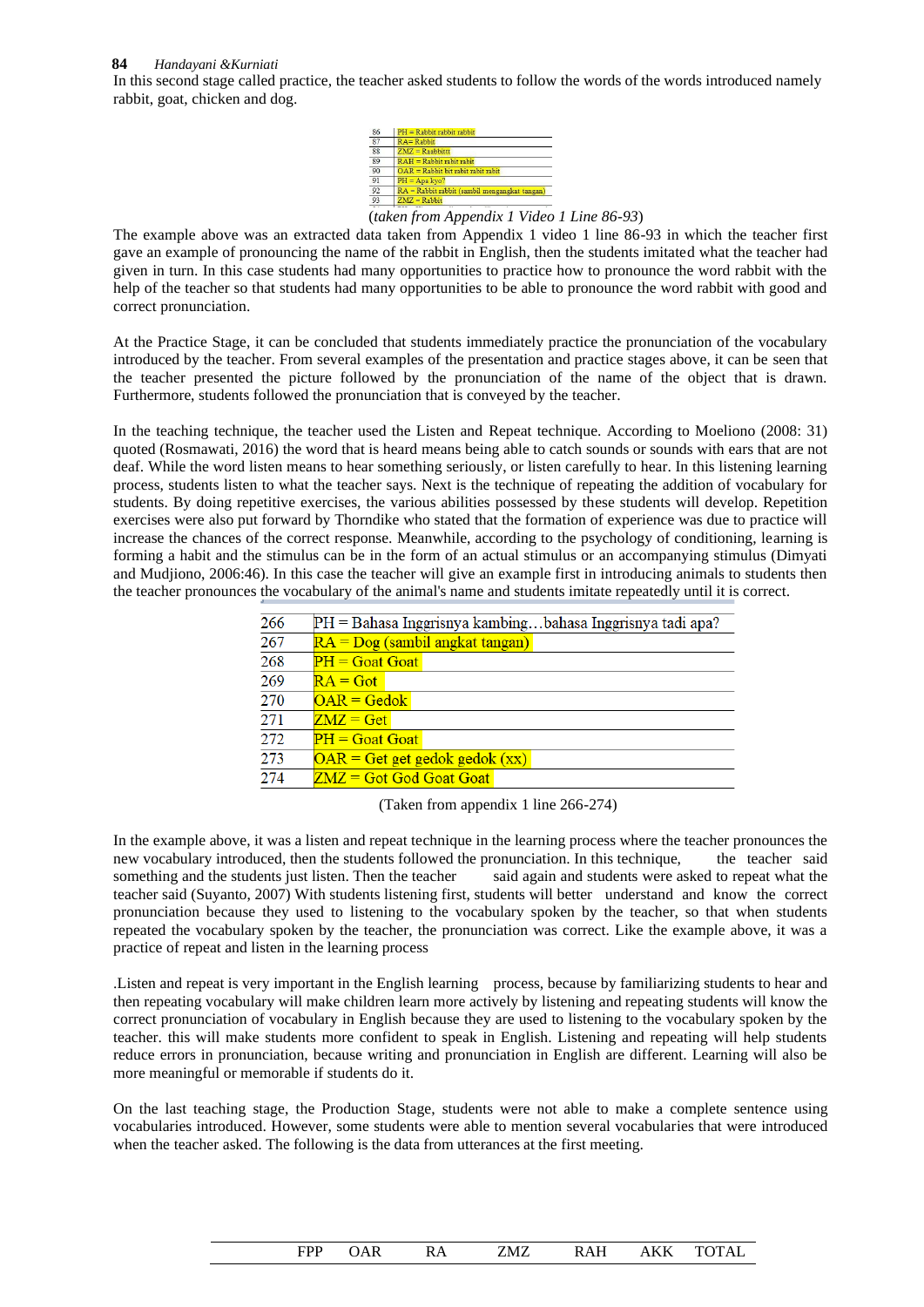| The 3 <sup>rd</sup> International Conference on Technology, Education and Sciences (InCoTES) 2021 |   |   |    |  | 85 |   |    |  |
|---------------------------------------------------------------------------------------------------|---|---|----|--|----|---|----|--|
| Rabbit                                                                                            |   |   |    |  |    |   |    |  |
| Goat                                                                                              |   | - |    |  | -  |   |    |  |
| Chicken                                                                                           | - |   |    |  |    | - |    |  |
| Dog                                                                                               | - |   |    |  |    |   | 14 |  |
| <b>TOTAL</b>                                                                                      |   |   | 16 |  |    |   | 36 |  |

The table above showed that there were 6 participants in meetings 1. However, there were 2 participants who did not know the names of the animals that has been conveyed at all. In this case , 2 participants who did not produce the word due to the meeting two students could not attend learning. From the six participants, RA became the most active participant with the total frequency of vocabulary pronunciation that was introduced 16 times. Here is an example of the Uttterance spoken by RA



*(taken from appendix 1 video 1 line 293-294)*

The example above was the vocabulary spoken by RA. When students pronounce the vocabulary of animal names, the teacher first asked the students in Indonesian but the students immediately answered in English. The utterances were purely spoken by RA without being warned by the teacher. Furthermore, the total pronunciation of the terrestation was 36. Of the total, the word "dog" was the most popuce participants with a total of 14 pronunciation, followed by the word "chicken" (13 Utterances), "Rabbit" (8 Utterances) and "Goat" ( 1 Uttterance). Here's an example utterances of a "dog" spoken by students.

This PPP method was very influential in the learning process, as evidenced in a study written by Haniatih (2014) entitled the effect of the Present Practice Production (PPP) method on students' speaking skills in learning English. These results are the effect of using the Present Practice Production (PPP) method on the speaking skills of students at SDN Kalangsari 1, Cipedes District, Tasikmalaya City. This was obtained from the results of the comparison between the pretest and posttest scores of each student which showed an increase. Although this increase was not significant because this method didn't show a significant effect on students' speaking skills and the magnitude of the effect of using the Present Practice Production (PPP) method on students' speaking skills, in this case it was proven that the PPP method was very influential in the student learning process.

This analysis also used stage remembering. In the learning process, remembering was done when the teacher asked students about the names of animals in English. The previous teacher gave the lesson first then the teacher would ask the students what had been conveyed to the students about the names of animals in English. In this case, students answered the questions that was given by the teacher, then students answered in English about the names of animals that were introduced. In the learning strategy from Oxford (p.37) Direct Strategies which are strategies that directly involve the target language. They require mental processing of the TL, in different manners and for different purposes. In this case, it is included in cognitive strategies which have the function of understanding and producing new language by different means in the strategy, namely practicing where in action or thinking operations, namely repeating, formally practicing with sound, practicing natural. In this stage, remembering acts as producing a new language that has been introduced by the teacher. Students in practice are expected to be able to repeat what has been conveyed by the teacher so that in the learning process students are expected to be able to say what is asked by the teacher. In this analysis students are asked by the teacher to answer questions from the teacher, this question is in the form of students being asked to answer questions in the form of mentioning the names of animals in English according to orders from the teacher.

Furthermore, in remembering, it also uses memory strategies which also have the function of storing and retrieving a new information which in the strategy is applying image and sound. Action or thinking operation i.e. using keywords and representing sound in memory. In this case, students after obtaining new information obtained from teachers who in delivering material use picture media, students are expected to hone memory or remembering in remembering the vocabulary of animal names that have been conveyed by the teacher and students are also expected to be able to say the names of animals spontaneously. in English as instructed by the teacher.

The teaching procedure applied by the teacher at the second meeting on introducing animals to children was Engage, Study, Activate (ESA) (Harmer, 2007) The following is an explanation of the teaching and learning procedure used in this second meeting.

| $OAR = KelineiKucing$ meong meong (sambil ketawa)                                    |  |  |  |  |  |
|--------------------------------------------------------------------------------------|--|--|--|--|--|
| PH = Nanti kalau yang enggak rame dapat bintangnya dapat banyak yaaa tapi kalau rame |  |  |  |  |  |
| bintangnya dapat sedikit                                                             |  |  |  |  |  |
| $FPP =$ Dapat sedikit                                                                |  |  |  |  |  |
| $RA = Bintangnya sedikit$                                                            |  |  |  |  |  |
| OAR & $ZMZ = Sedikit$                                                                |  |  |  |  |  |
| $OAR = Aku$ aku banyakaku banyak bu guru                                             |  |  |  |  |  |
| $FPP = Aku$ aku banyak                                                               |  |  |  |  |  |
| $PH = Hari$ ini kita akan mewarnai binatang dandan mengenal hewan ya                 |  |  |  |  |  |
|                                                                                      |  |  |  |  |  |

(*taken from Appendix 5 video 2 line 24-31*)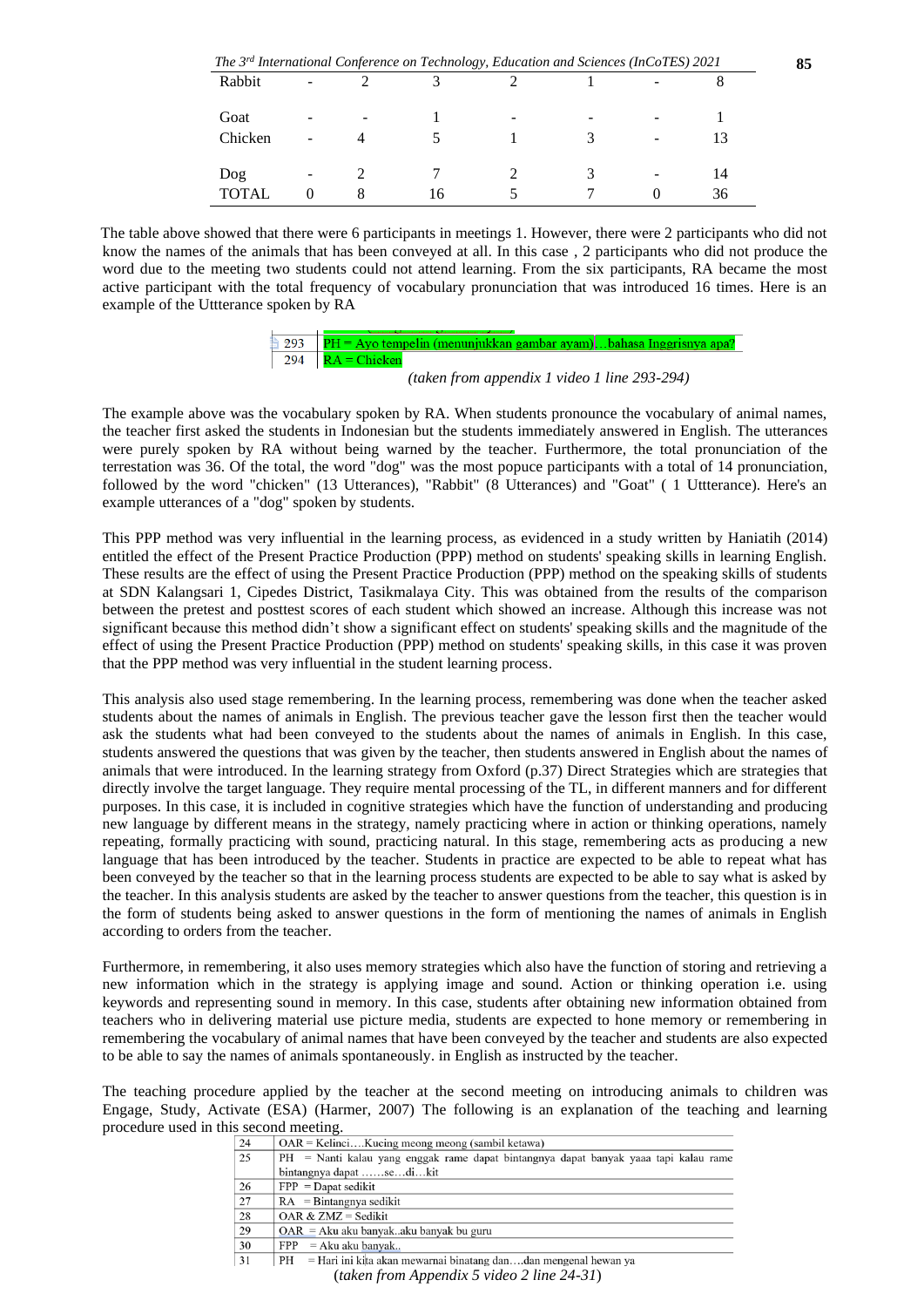#### **86** *Handayani &Kurniati*

From the extracted data above, it can be seen that the teacher attracts students' attention by promising to give rewards in the form of stars. Give an explanation, what this means. In addition, the teacher also invites students to color. Coloring activities for children are still quite interesting. These two things are combined as activities for engagement.

At this stage, rewarding is quite effective for engagement. (Ramayulis, 2008) states that an award is something that is fun that is used as a gift for children who excel both in learning and behavior. The most important thing in Rewards is the results achieved by the child, and with these results education can form a better and stronger conscience and will in the child. In other words, rewards are actions from educators that function to strengthen mastery of educational goals. In this study, a teacher gave awards to students with the aim of students paying attention when the learning process took place. The reward given is in the form of a star-shaped value, if students are not busy, students will be rewarded with ten stars, but if students do not pay attention, only four stars are given. In this way, students become enthusiastic and pay attention to the teacher during the learning process.

The following is an example of a study in the learning process :

| 70              | $PH = Iya gakpapa Masih inget gak kelinci itu apa? (menunjukkan gambar kelinci)$ |
|-----------------|----------------------------------------------------------------------------------|
| 71              | $ZMZ = Rabbit$ (suara paling keras)                                              |
| $\overline{72}$ | $OAR$ , $FPP = Rabbit$                                                           |
| $\overline{73}$ | $RA = Rabbit$ (suara pelan)                                                      |
| 74              | $PH = A$ isyah rabbit (menghadap aisyah)                                         |
| $\overline{75}$ | $AKK = Rabbit$ (suara pelan)                                                     |

*(taken from appendix 5 video 2 line 70-75)*

In the sample footage, it can be seen that in the learning process the teacher focuses on teaching foreign languages or the imposition of animal names in English for children. Where the teacher focuses on the practice of pronouncing the vowels of animal names in English. In this case, language plays an important role in the process of learning English at the "AHE" Course in recognizing the name of the animal.

In this learning technique the teacher in teaching to students is more on teaching spontaneously with the aim of exploring students' knowledge so that they are involved in the lesson so that the teacher can find out how the development of students in the learning process takes place. Especially in the pronunciation of students, students are correct or not in mentioning the names of animals in English. Either in vocabulary or in pronunciation. In this case the teacher will know more about the extent to which students are involved in learning, and how students are in learning activities because at this stage the activity is where students are asked to focus on language (or information) and how it is constructed. This stage is different from listen and repeat because in this case all forms of style in learning mean each stage where language construction becomes the main focus.

At Activate stage, students are able to pronounce the vocabulary of animal name recognition in English using the vocabulary introduced by the teacher. In this case, students are able to speak independently without being given a clue from the teacher and it is felt that students are active in the learning process so students can actively participate in the learning process according to the expected target at this stage. In this observation, the researcher found the utterances of the students which have been presented in the following table.

|         | ₹PP | <b>OAR</b> | RA                          | <b>ZMZ</b>                  | <b>RAH</b> | AKK | <b>TOTAL</b>  |
|---------|-----|------------|-----------------------------|-----------------------------|------------|-----|---------------|
| Rabbit  |     |            |                             |                             | -          |     |               |
| Goat    | ۰   |            |                             |                             |            |     |               |
| Chicken |     |            |                             | $\mathcal{D}_{\mathcal{L}}$ |            | -   |               |
| Dog     | 2   | 2          | $\mathcal{D}_{\mathcal{L}}$ | $\mathcal{D}_{\mathcal{L}}$ |            |     | 8             |
| Cow     |     |            |                             |                             |            |     | $\mathcal{L}$ |
| Cat     |     | ۰          |                             |                             |            |     | 3             |
| Total   | 5   | 5          | 6                           | 6                           |            |     | 23            |

From the table it can be analyzed by looking at the highest number. From the table the word "dog" the most students could pronounce. The word "dog" consisted of only one syllable. Therefore, students could easily remember the word "dog". In addition, children easily remembered the word "dog" because the word was easy to pronounce and easy to remember so the word "dog" was spoken by many students. According to Dakir (1986:65) in reproducing good vocabulary it can be in the form of feedback from the interlocutor there are people who can do it easily and quickly, and some are difficult and slow. In accordance with the ability of each individual to receive messages, there are people who keep an impression faithfully or can hold it for a long time and there are people who only hold it for a while. Based on that explanation, researcher found that the vocabulary of "dog" was easy for students to remember because the word "dog" only consisted of three letters besides that "dog" was also very popular among students.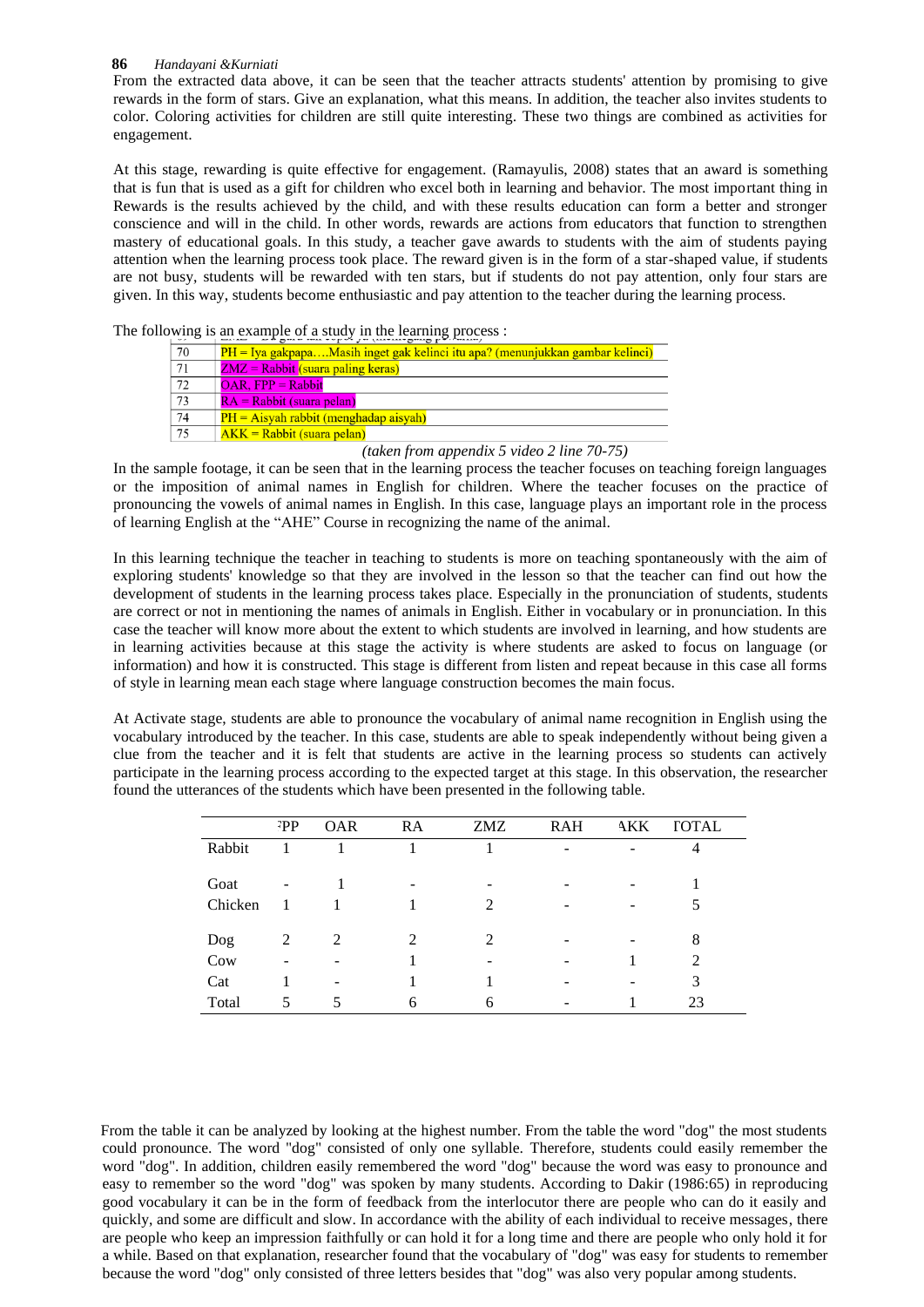The ESA method which according to Erika Hardiyanti (2014) this ESA method is to create a harmonious and effective learning in learning English. This learning method was developed by Jeremy Harmer in 1998. (Harmer, 1998) states that in the learning process, ESA is like a computer system where everything is interconnected. By using this method, students will be able to develop and use their language knowledge because this method requires students to speak actively and the teacher only acts as an activator. This study applied PPP and ESA methods which had a big influence on vocabulary development in children.

#### **Conclusion**

Based on the research that has been done by researcher, it can be concluded that in introducing animals, "AHE" Triharjo uses PPP and ESA teaching and learning procedures. At each stage in the two procedures, "AHE" Triharjo uses several techniques such as Picture, listen and repeat, remembering, reward, and direct. In this technique, it has been carried out and has a positive influence on students who initially did not know animal vocabulary by being taught through this technique, students at the "AHE" Triharjo Course understood and could follow the learning process well.

The language teaching and learning procedures and techniques have an influence on children's vocabulary mastery. In this case, the teaching and learning procedure of PPP, the children become more active and have a high sense of curiosity in the class in following the learning process in recognizing animal names. In the teaching and learning procedure of ESA, children become more obedient to the rules given by the teacher because in the ESA teaching and learning procedure the child will be able to remember the material that has been given and the child will be given a reward so that the child will be enthusiastic in participating in the learning in the "AHE" Triharjo Course. Furthermore, the introduction of animal names in English using picture media can have an influence on students where students will be interested in learning and students are not afraid or bored in learning English. In addition, the use of image media in animal name recognition is considered very effective way because it makes students become more interested and easy to remember.

The language teaching and learning procedures and techniques influence children's vocabulary mastery. In this case, the teaching and learning procedure of PPP, the children become more active and have a high sense of curiosity in the class in following the learning process in recognizing animal names. In the ESA teaching and learning process, children become more obedient to the rules given by the teacher because they will be able to remember the material that has been given and they will also be rewarded by the teacher so they will be enthusiastic to follow the learning process in the "AHE" Triharjo Course. Furthermore, the introduction of animal names in English using picture media can influence students where students will be interested in learning and students are not afraid or bored in learning English. In addition, the use of image media in animal name recognition is considered a very effective way because it makes students more interested and can remember easily.

### **Recommendations**

In this study, researchers found picture media as a medium in learning English. Therefore, researchers hope other researchers to the future researchers to develop more on picture media. Especially in learning English for children.

### **References**

Please refer to the APA style on Mendeley application. See the references examples below.

- Apriyanto. (2013). Teaching Vocabulary By Using Pictures of Animals to the Seventh Grade Students of Islamic Junior High School (MTS) Muhammadiyah Seri Kembang Kecamatan Payaraman Kabupaten Ogan Ilir. 6-11.
- Arasilas'ad, M. N. (2018). *The Use of Reciprocal Teaching and Picture Media in Improving the First Grade Students' Vocabulary at MTs Madani Alauddin Pao-Pao .* Makassar: English Education Department of Tarbiyah and Teaching Science Faculty of UIN Alauddin Makassar. .
- Brown, H. D. (2004). *Language Assessment: Principle and Classroom Practices.* San Francisco State University.